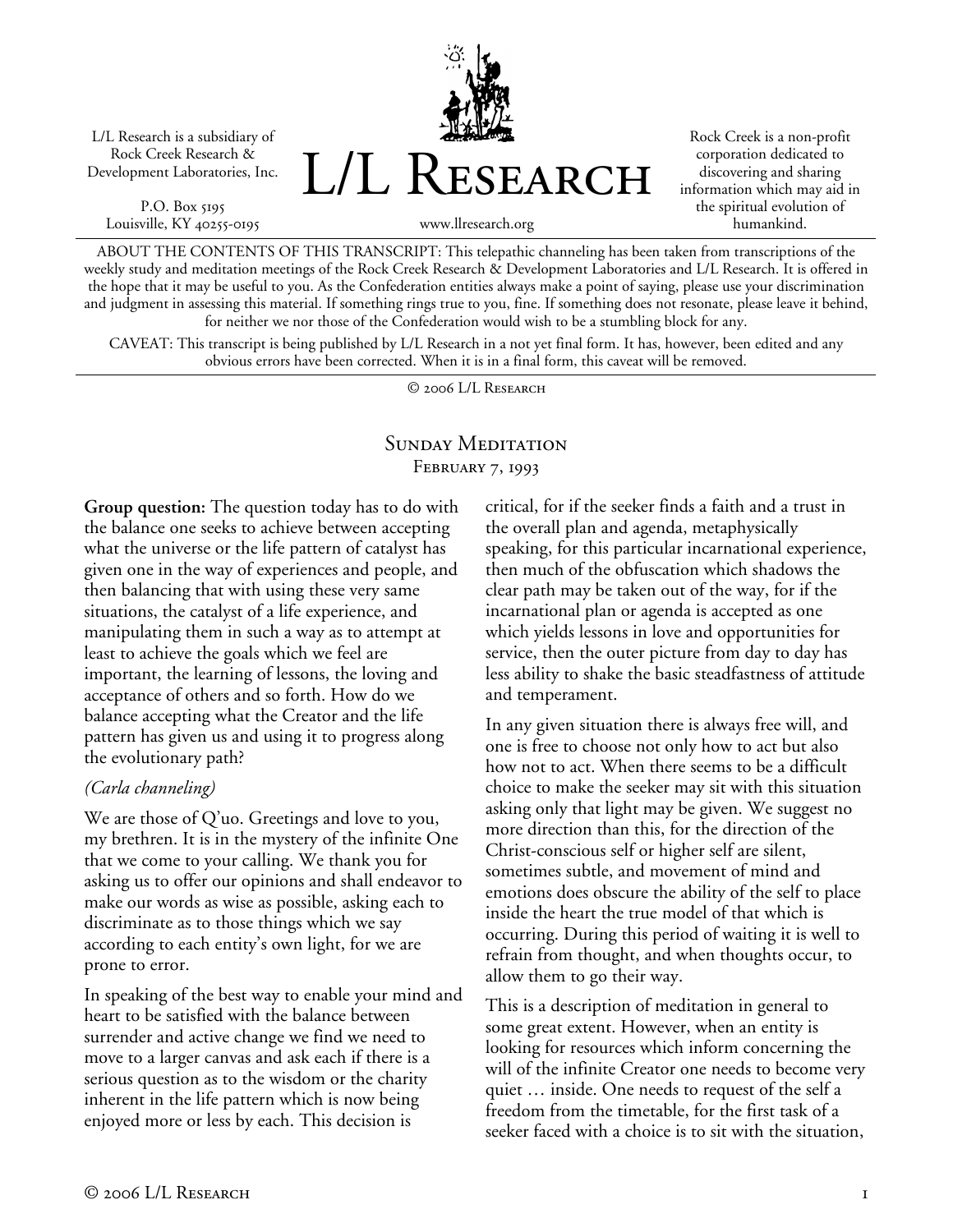to bathe in its feelings and its shapes and so move into it that the situation itself is clarified. We cannot offer a suggestion as to the time limit of waiting for clarification. However, we may say that the waiting time is often the opposite of that which is expected. That is, there may seem to be a very complex and difficult situation which the waiting and listening period clarifies all in an instant. Or there may be what seems to be a cut and dried arrangement or situation which has a fairly obvious either/or, asking only this or that, which may upon reflection be found rather to contain unsuspected complexities or layers of choice or decision-making.

When the feeling has come that this situation is characterized in the heart and mind in an accurate, subjective manner then there comes a time and space for evaluating for the self the foreseeable spiritual or metaphysical pattern or shape of the road down which each of the options shall lead. In this evaluation one is not considering the surface qualities first. One does not seek, shall we say, contentment, for the path of the seeker is the path which goes onward and is often uncomfortable. This reflective period needs to be long enough that an unbiased or as nearly unbiased as possible evaluation of each option is attained.

So, firstly, you have surrendered to the still, small voice in order to receive a clarified picture of your situation. Secondly, you have turned to the intelligence and deeper intuitional faculties of the mind and heart and have actively applied the self to envisioning the benefits of each option, spiritually or metaphysically speaking. This ends the mid-part of your work.

The third portion is to move back into the contemplative or meditational phase of mind energy and again allow this still, small voice its place. Its place is always with you, in you, and of you. You are not exterior to your situation. You offered this situation to yourself. Now you have received it. There is the often quoted phrase of which this instrument is aware, in the form of a short prayer. It is "God, grant me the ability to see the difference between that which I can change and that which I need to accept." Often, when all three portions of the decision-making process have been accomplished, it shall be very clear that one alternative will tend more towards the learning by the self of love and the opportunity to be of service

to others in a way which is spiritual or metaphysical. In short, you are looking for the highest proportion of any opportunities to experience helpful catalyst and to offer these gifts and talents which are yours to offer on others' behalf.

We feel that at this point a further direction in the form of a further query would be helpful, as we are through generalizing. We would therefore ask the one known as R if there is a further query on this topic?

**R:** I will mention a line of thought that is coming to me, and will ask Q'uo to comment on it. When catalyst is experienced and is considered and an action or an active change in a direction comes to mind, when it stays there and seems to be harmonious, is it then appropriate to make the change within the illusion? To be more specific, how do you metaphysically know, feel or recognize the manifestation of reaching the point where there is a need to do rather than to surrender? Is that clear enough for a further comment?

I am Q'uo, and feel that sufficient amount of questioning has occurred for us to grasp your query, my brother. Perhaps in speaking to this point we may offer our opinion that either doing nothing and continuing with experience as it flows in the present moment, and making a change are viable and good options. The lessons of love which are yours to be exposed to shall be yours upon either path. Where skill can be learned is in the evaluation of the opportunities in each situation, based solely upon the feelings which come together in a moment during which the choice becomes perhaps not clear but distinct, in that whether you can explain it or not, you have found a peace, and this peace is the satisfactory validation of your end decision.

The emotions are treacherous if experienced only at face value. However, the emotions contain and can be refined so as more to contain enormous, infinite stores of wisdom. When the issue at hand has come into a place where one option makes all of the heart rest in an emotion of purified, dynamic peace, then you may feel you have done that which you needed to do. The decision is made. If there is no discovery of any peace, then the conservative suggestion would be to stay precisely as you are and continue doing that work which lies before you while awaiting that moment of inner insight which renders the whole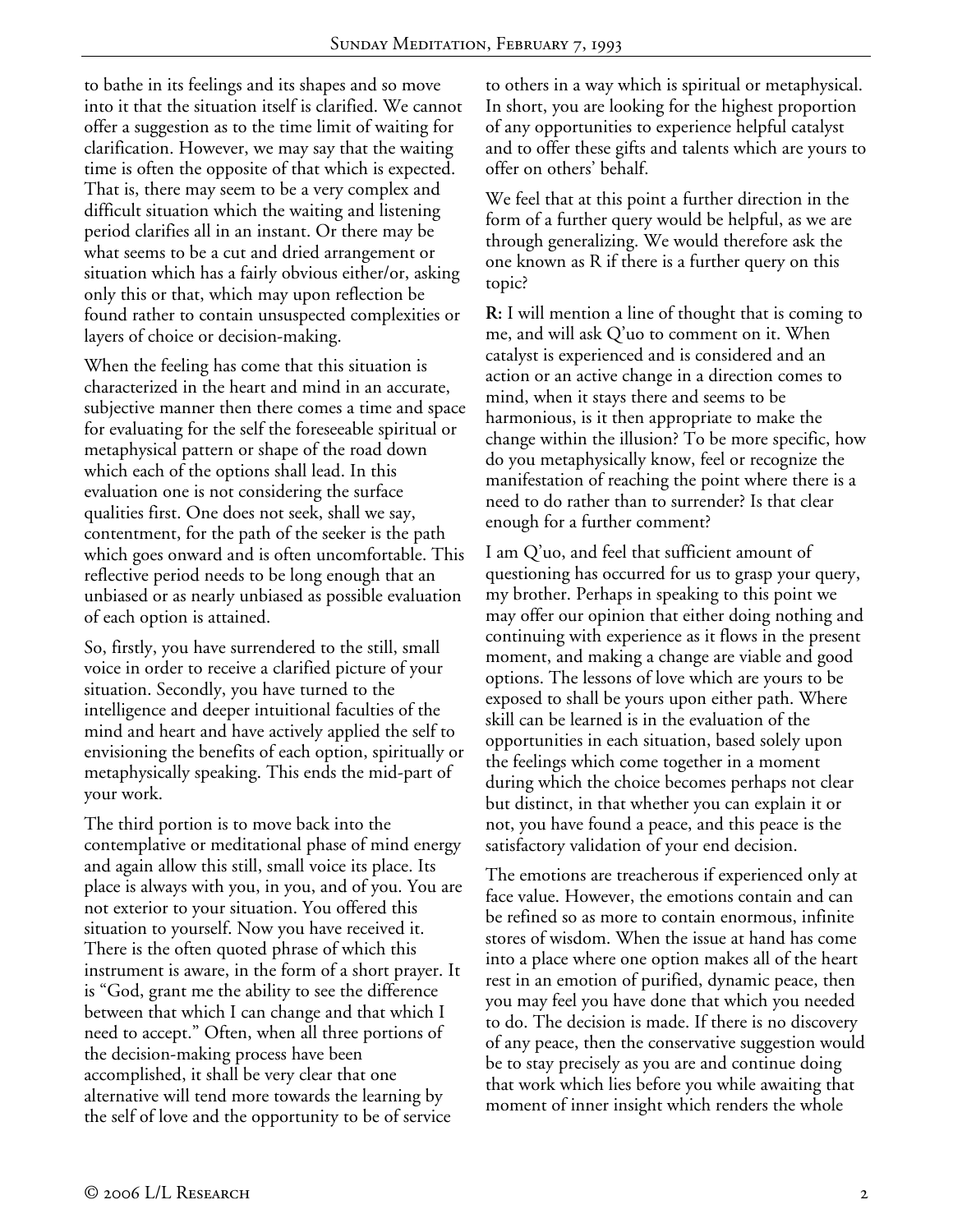entity—soul and body, shall we say—peaceful and relieved.

To act when the situation is not enough clarified within to bring one to peace then you simply realize that you may have chosen a more crooked and bumpy detour upon your path. This does not mean that you have lost your way, but only that you may choose the harder or rougher or more catalyst-heavy road.

The free will seems just a joke, and a cruel one at that, when one is looking at one's limits. However, when one moves within to the point of present infinity and can see the starry heavens rather then the place two inches in front of the nose, or even the city or nation state, then one has become larger within and has given the self more room in time/space in which to allow this decision to become obvious.

It is well to do nothing until some insight into the fears and other emotions concerning this choice have become part of self-knowledge that can be first gazed carefully at and then surrendered. As long as any portion of the seeker is withheld from the inner surrender there will be that proportion of things occurring with extra bumps and fits and starts. Thusly, if one were able it could be said that the best way to make decisions is to wait and continue doing that which you are doing, while opening the self regularly and repeatedly in simple offering of thanks and praise and the desire to be sent forth to allow light to shine through you. As you ask for this light to shine through, you begin to have the feeling that any road is good as long as this light is shining through you, as there is no exhaustion of spirit as long as the heart lies open and the incoming undistorted light is then able to move through the transparent personality and out into the waiting and thirsty world. You yourself are thirsty for the light, yet that thirst in itself is a beginning of the deepest service.

May we answer further, my brother?

**R:** I would ask for one additional comment along the line of … When this process is going on and there is apparently another entity involved, to which extent is it appropriate and helpful to communicate with the other entity of the process, of the work that you do, the work that you have to do on your own? I am looking for a comment on how this [work]

affects another being. Is that clear enough for a comment?

I am Q'uo. My brother, there is not a decision you can make which holds for any other person besides the self. When decisions are made they need to be considered upon the merits of the situation for the self and for maximizing the self's opportunity to learn love and to offer love in service to others. If there seems to be another or others involved in the decision then the decision has not yet the maturity to be ready for the decision-making process. Before one may seize, shall we say, the moment and act in a spiritually wholesome way one needs to focus upon the self and gaze at those things which in freedom of will are options to one. In other words, as each seeker is responsible for the self, decisions are, shall we say, in our opinion better made focusing upon the direct and simple situation which is the harvest of removing, one by one, those things of which you as a seeker do not have control. Only those things which are yours alone to control come under the provenance of your own decision-making process.

May we speak further, my brother?

**R:** No, Q'uo, that is a lot of thinking to do for me, and I thank you very much for your comments. I would yield my place to other questions, if there are any at this point. Thank you.

We thank you also, my brother, and can express only encouragement and our love as you seek to become more clear and more filled with the true freedom which is wholehearted service to the infinite One. If that service and that center are maintained the result will be a calm and steadfast heart in the end.

May we take any other queries at this time?

**Jim:** Thank you Q'uo. I don't have any. I appreciate what you have to say.

I am Q'uo. Thank you, my brother.

It is our great pleasure and privilege to speak to you this day. We realize that choices are the essence of third density and that they do not simply disappear. Passive decisions are also decisions. However, we would ask each to reflect upon freedom, the freedom of the self, and attempt to see where this freedom comes from. If one is free in a chaotic way one will either be random or somewhat destructive, than somewhat positive. However, if a deeper singularity of self is sought, a deeper connection with unity,